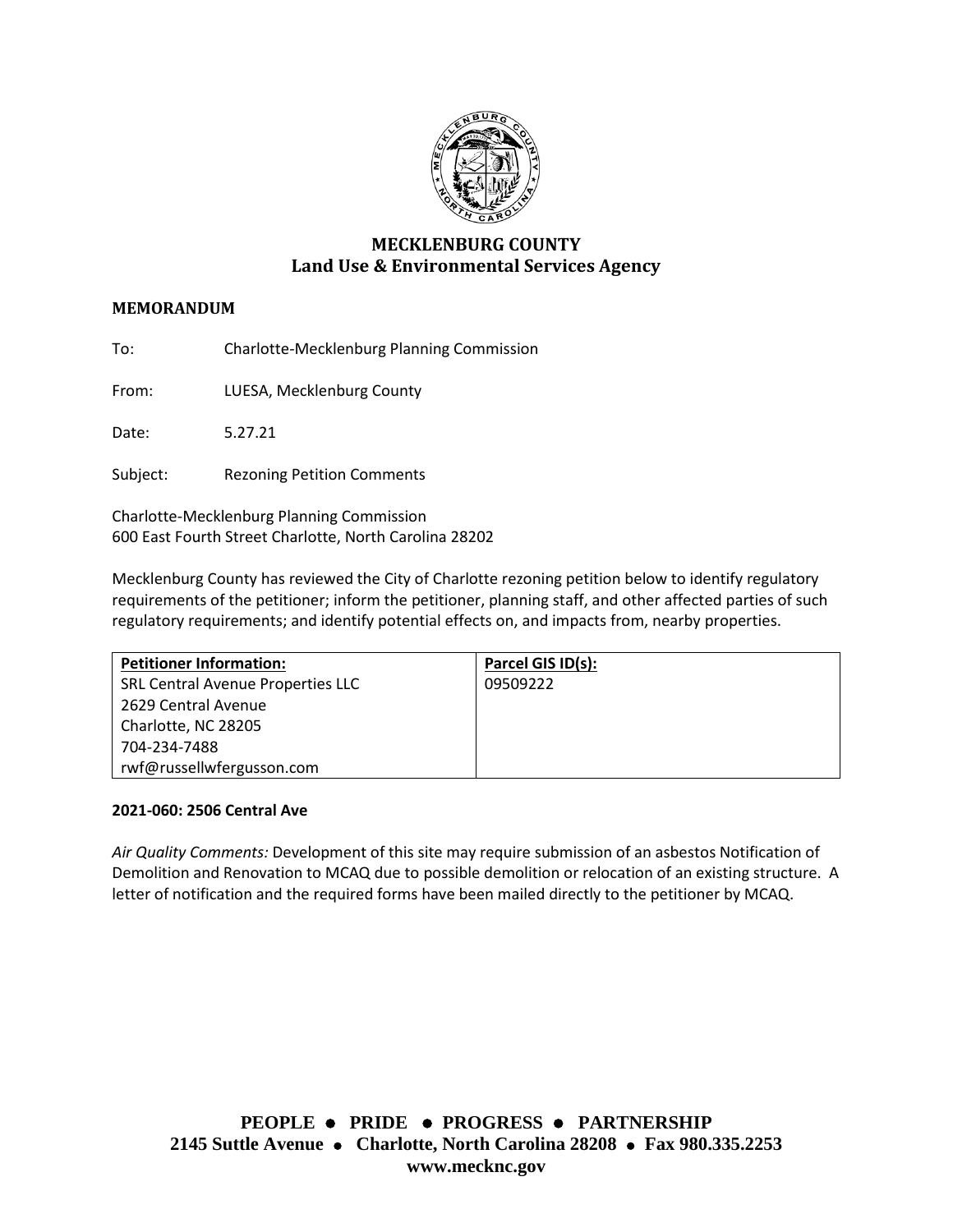*Ground Water Services Comments:* Groundwater & Wastewater Services records indicate contamination site(s) exist on or within 1,500 feet of the property included in the petition. An established Area of Regulated Groundwater Usage (ARGU) as defined by the Mecklenburg County Groundwater Well Regulations extends 1,500 feet around the contamination sites. In an ARGU where municipally supplied water is available water supply wells for potable water supply, irrigation or open loop geothermal systems may not be permitted or constructed on or within 1,000 feet of contamination sites. Wells may be permitted with special construction and sampling requirements between 1,000 and 1,500 feet of contamination sites.

Information from property records does not indicate the current use of oil heat, but since records indicate structures were built in 1953, the property may contain an underground or above ground fuel oil storage tank. Any existing tank and its contents should be removed, following applicable NCDEQ guidance, prior to any demolition or grading activity.

A Subsurface Investigation Permit (SIP) was issued for this parcel.

If any MWs are identified within the project boundary GWS recommends that the petitioner either protect the wells from damage by flagging and fencing during site development or permanently abandon the wells per the Mecklenburg County Groundwater Well Regulations prior to any demolition or grading activity occurring and conduct survey to locate the monitoring wells. A current SIP from GWS is required for permanent well abandonments. The abandonments must be completed by a North Carolina Certified Well Contractor.

NCDEQ UST Incidents 19356 and 40716 are documented on this parcel, Texaco Food Mart.

Please contact Dan Bowser for more information.

**Daniel P. Bowser, PG** Hydrogeologist North Carolina Department of Environmental Quality Underground Storage Tank Section - Corrective Action Branch (704) 235-2172 [dan.bowser@ncdenr.gov](mailto:dan.bowser@ncdenr.gov) 610 East Center Ave Suite 301 Mooresville, North Carolina 28115

*Storm Water Services Comments:* No comments

*Solid Waste Comments:* No comments

### **Department Contacts:**

Petitioners seeking to address individual comments and issues may follow up with the following Mecklenburg County staff:

*Air Quality Comments:* PJ McKenzie - (paul.mckenzie@mecklenburgcountync.gov) *Ground Water Services:* Shawna Caldwell - *(*shawna.caldwell@mecklenburgcountync.gov*) Storm Water Services:* Myrette Stephen - (myrette.stephen@mecklenburgcountync.gov) *Solid Waste Comments:* Joe Hack - (joe.hack@mecklenburgcountync.gov)

**PEOPLE** ⚫ **PRIDE** ⚫ **PROGRESS** ⚫ **PARTNERSHIP 2145 Suttle Avenue** ⚫ **Charlotte, North Carolina 28208** ⚫ **Fax 980.335.2253 www.mecknc.gov**